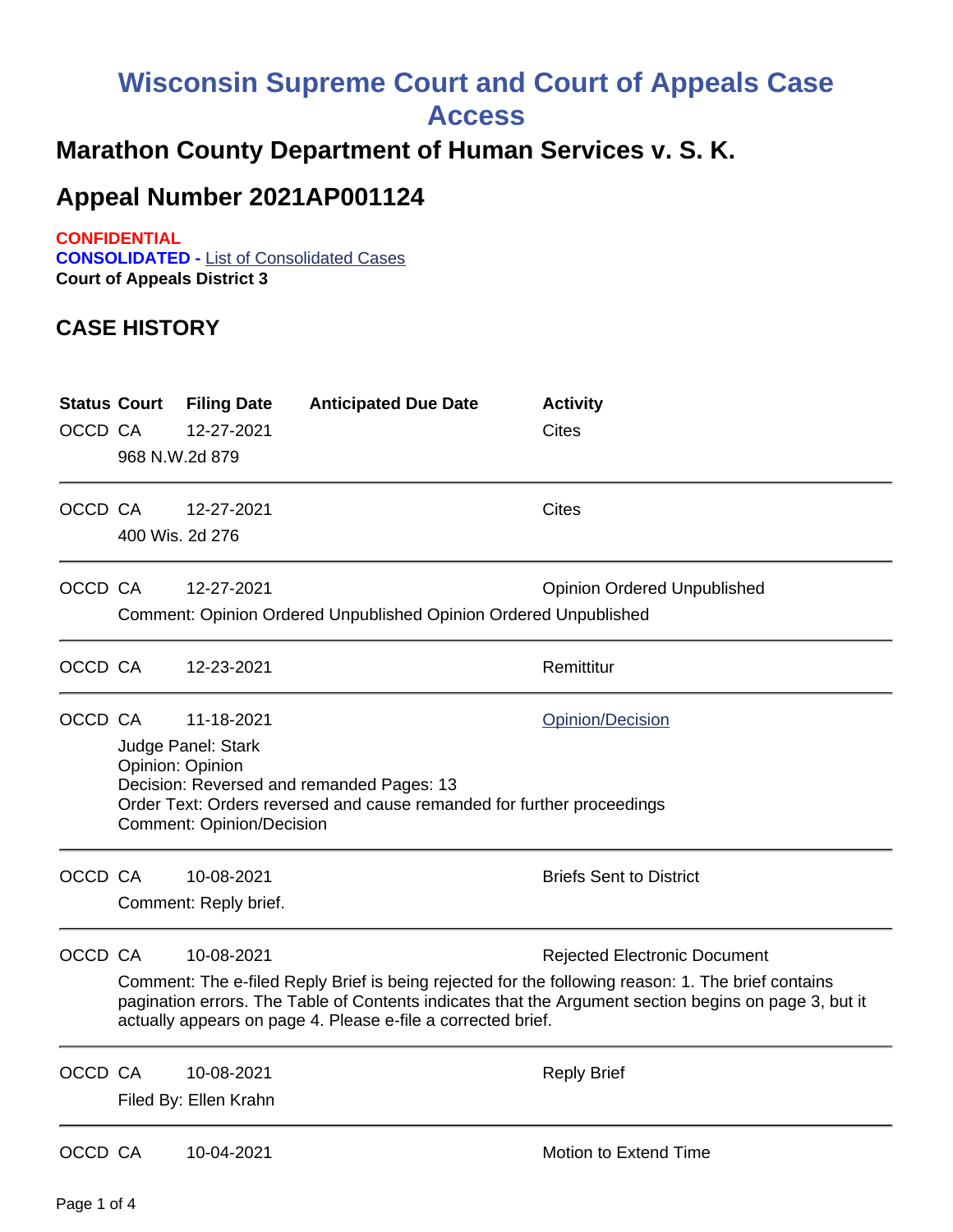Filed By: Ellen Krahn Submit Date: 10-4-2021 Decision: (G) Grant Decision Date: 10-5-2021 IT IS ORDERED that the time for filing the appellant's reply brief is extended to October 8, 2021. See BRY event due on 10-8-2021 Comment: 2nd request

OCCD CA 09-27-2021 Motion to Extend Time

Filed By: Ellen Krahn Submit Date: 9-27-2021 Decision: (G) Grant Decision Date: 9-29-2021 IT IS ORDERED that the time for filing the appellant's reply brief is extended to October 4, 2021. See BRY event due on 10-4-2021

OCCD CA 09-13-2021 COCCD CA 09-13-2021 OCCD CA  $09-13-2021$  Brief of Respondent(s)

Filed By: Michael Puerner

OCCD CA 09-10-2021 Bejected Electronic Document

Comment: The e-filed Brief of Respondent is being rejected for the following reasons: 1. The brief cover lists an incorrect case caption. See Rule 809.19(9) regarding requirements. 2. The brief and the appendix cannot be uploaded as a combined e-document. See Rule 809.19(2)(ae) regarding requirements. Please upload the corrected versions of each document separately. If you are having technical difficulties, please contact the e-filing support line at (800) 462-8843. Please e-file a corrected brief.

OCCD CA  $09-08-2021$  Motion to Extend Time

Filed By: Michael Puerner Submit Date: 9-8-2021 Decision: (G) Grant Decision Date: 9-9-2021 IT IS ORDERED that the time to file the respondent's brief is extended to September 10, 2021. See BRS event due on 9-10-2021 Comment: 2nd request

OCCD CA  $08-25-2021$  Motion to Extend Time

Filed By: Michael Puerner Submit Date: 8-25-2021 Decision: (G) Grant Decision Date: 8-27-2021 IT IS ORDERED that the time for filing the respondent's brief is extended to September 8, 2021. See BRS event due on 9-8-2021

OCCD CA 08-25-2021 **Rejected Electronic Document** 

Comment: This electronic document is rejected as a duplicate filing. For consolidated appeals it is only necessary to upload filings under one of the appealed case numbers.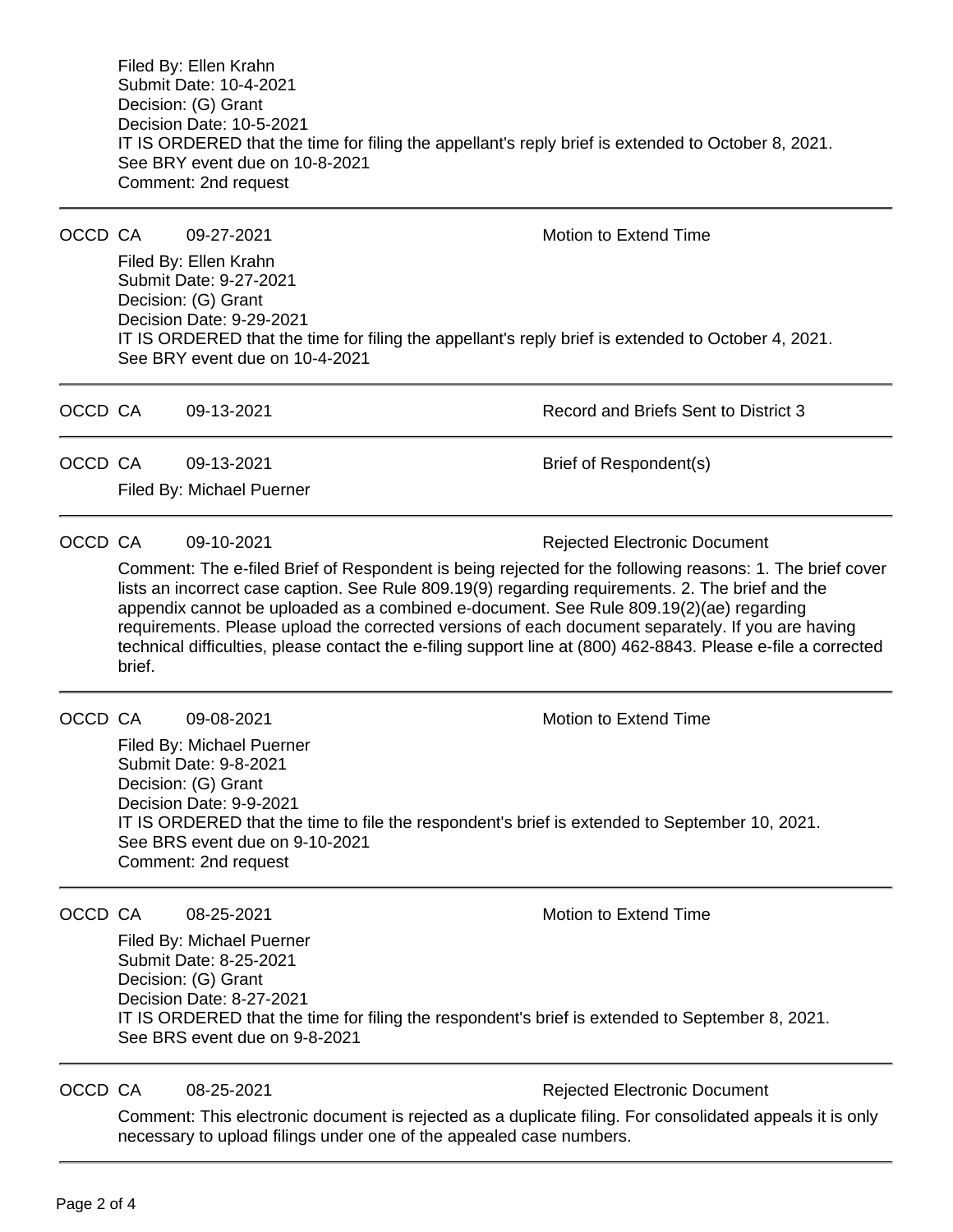OCCD CA 08-11-2021 DERES Brief & Appx of Appellant(s)

|         | OCCD CA                                                                                                                                                                                                                                                                                                                               | 07-28-2021<br>Filed By: Ellen Krahn<br>Submit Date: 7-28-2021<br>Decision: (G) Grant<br>Decision Date: 7-29-2021<br>IT IS ORDERED that the time for filing the appellant's brief is extended to August 11, 2021.<br>See BAP event due on 8-11-2021 | <b>Motion to Extend Time</b>          |
|---------|---------------------------------------------------------------------------------------------------------------------------------------------------------------------------------------------------------------------------------------------------------------------------------------------------------------------------------------|----------------------------------------------------------------------------------------------------------------------------------------------------------------------------------------------------------------------------------------------------|---------------------------------------|
| OCCD CA |                                                                                                                                                                                                                                                                                                                                       | 07-13-2021<br>Comment: [2021AP001124, 2021AP001125]                                                                                                                                                                                                | <b>Consolidated Case</b>              |
| OCCD CA |                                                                                                                                                                                                                                                                                                                                       | 07-13-2021<br>Comment: 1-15 to 114-1, ELECTRONICALLY FILED                                                                                                                                                                                         | Record                                |
| OCCD CA | <b>Motion to Consolidate</b><br>07-09-2021<br>Filed By: Ellen Krahn<br>Submit Date: 7-12-2021<br>Decision: (G) Grant<br>Decision Date: 7-13-2021<br>IT IS ORDERED that the motion for consolidation is granted.<br><b>Motion Response</b><br>Filed By: Ellen Krahn<br>Submit Date: 7-12-2021<br>Comment: [2021AP001124, 2021AP001125] |                                                                                                                                                                                                                                                    |                                       |
| OCCD CA |                                                                                                                                                                                                                                                                                                                                       | 07-09-2021<br><b>Comment: Substition of Counsel</b>                                                                                                                                                                                                | Received SPD Appointment Order        |
| OCCD CA |                                                                                                                                                                                                                                                                                                                                       | 07-02-2021                                                                                                                                                                                                                                         | Notice of Docketing of Appeal         |
| OCCD CA |                                                                                                                                                                                                                                                                                                                                       | 07-01-2021                                                                                                                                                                                                                                         | <b>Termination of Parental Rights</b> |
| OCCD CA |                                                                                                                                                                                                                                                                                                                                       | 07-01-2021<br>Comment: Filed by SPD                                                                                                                                                                                                                | <b>Fee Waived</b>                     |
| OCCD CA |                                                                                                                                                                                                                                                                                                                                       | 07-01-2021                                                                                                                                                                                                                                         | Notice of Appeal & Court Record       |
| OCCD CA |                                                                                                                                                                                                                                                                                                                                       | 06-28-2021<br>Filed By: Cary Bloodworth<br><b>Status: Prev. Filed</b>                                                                                                                                                                              | <b>Statement on Transcript</b>        |
| OCCD CA |                                                                                                                                                                                                                                                                                                                                       | 06-28-2021                                                                                                                                                                                                                                         | Notice of Appeal filed in Cir. Ct.    |